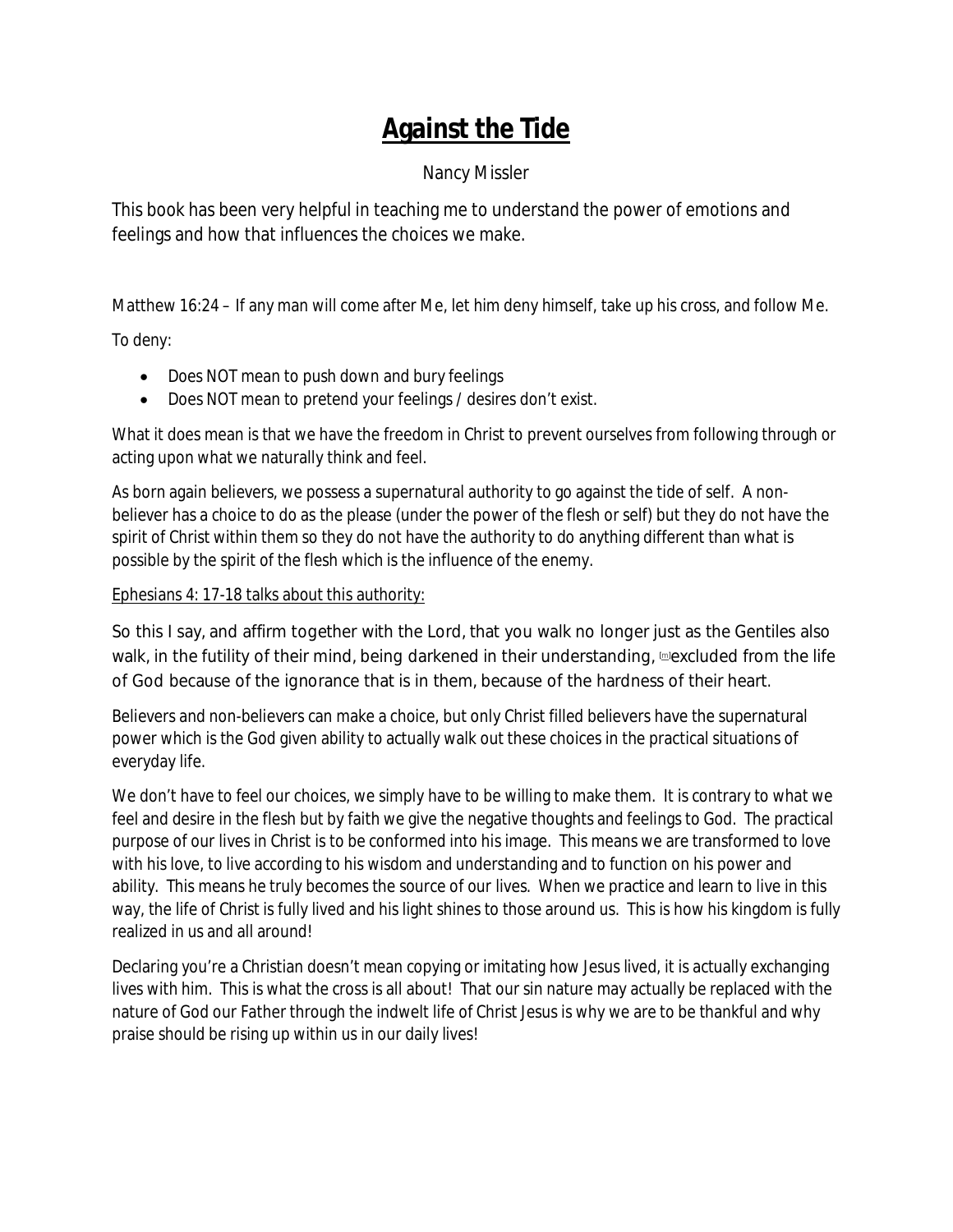In our everyday circumstances, when we entertain the negative feelings and begin to embrace them in our lives then this quenches or waters down God's Spirit in our lives and separates us from the supernatural outpouring of his Spirit into and through our lives.

Here is a direct quote:

"Lest I confuse you, let me explain exactly what I mean when I say "separate us from God's Life." If we are believers, then we always have God's life in our hearts. Romans 8:38 -39 states that nothing separates us from his love and his life, and 1 Corinthians 13:8 tells us his love never stops coming. However, if God's Spirit is quenched because of something we have chosen to hold on to that is not of faith, then that life of God in our hearts will not be able to flow out into our lives or our souls. Technically, yes we still have God's life in our hearts, but practically, until we deal with that sin and self (confess it, repent of it and give it over to him) we will not experience his life in our souls. Thus Isaiah 59:2 is also true for a Christian: Your iniquities have separated between you and your God, and your sins have hid His face from you, that he will not hear." – Nancy Missler

When we accept Christ and are born again, we receive his holy spirit in us. This means he is alive inside of us which produces a strong desire to repent and be set free! To repent is to turn away from how you've been thinking and living and turn in a totally new direction. This is difficult because we've established patterns in our lives and we are on autopilot living out of this old mindset. Every day we are alive our mind is filled with what we focus on. Life is full of interactions and triggers that influence and shape our mindset and it is from this place that our actions occur. So, if we want to change our actions then you work backwards to change your mindset which means you must begin to look at how you are spending your time and what type of thinking are you allowing into your mind and spirit?

Think of a busy ocean harbor with many ships waiting to dock and come to land and you are the manager who determines what ship may park and which ships must be turned away.



There is only so much dock space and many ships so it is important to give thought towards how to manage this process and what are the results of those decisions. Dealing with influences and triggers in life is really no different. Our minds, practically speaking, can only handle so much. What thoughts will you allow to dock at the harbor of your mind which will determine your mindset, which will ultimately result in your actions?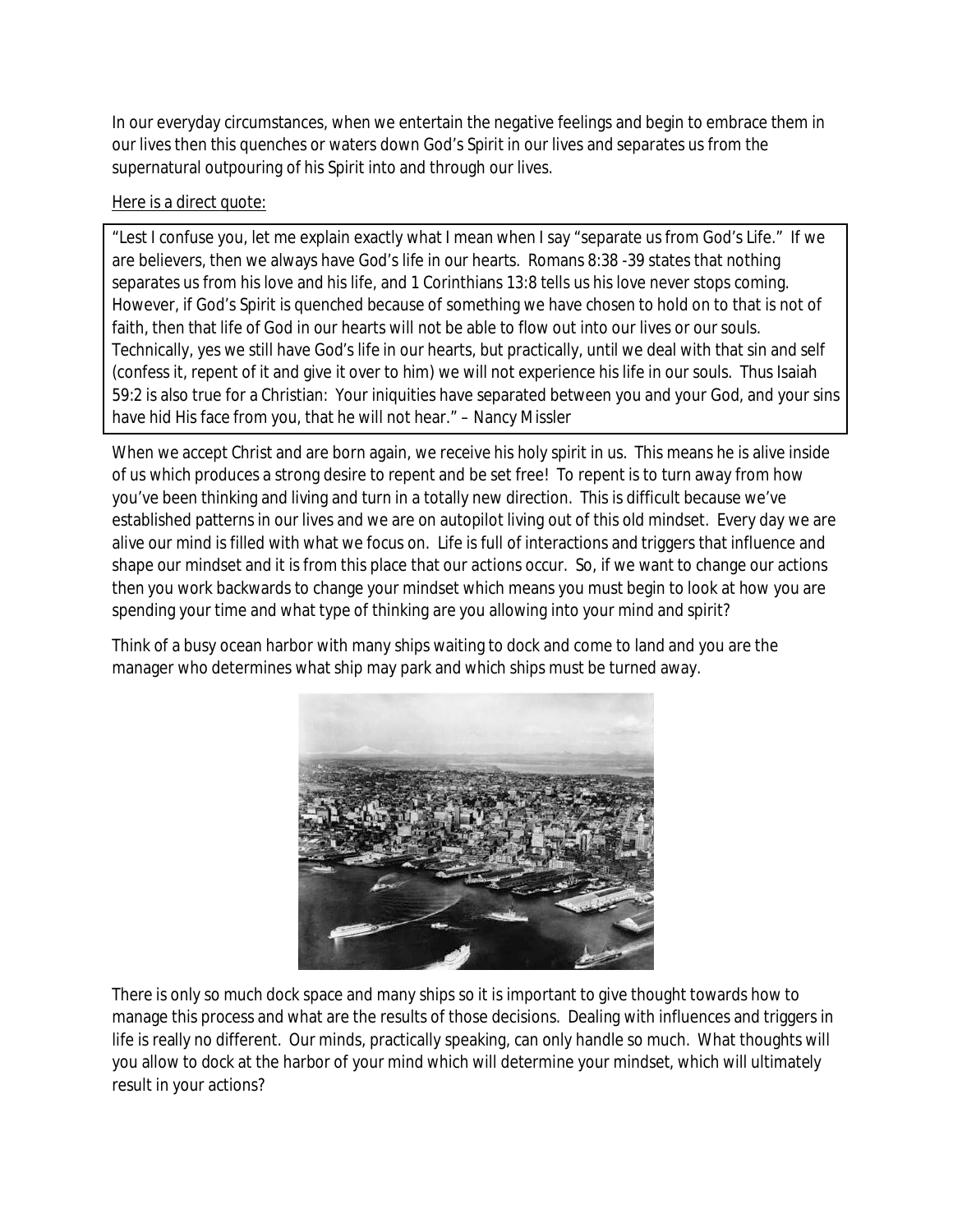Philippians 2:13 says, "for it is God who is at work in you, both to will and to work for *His* good pleasure." Earlier on Paul is talking about being united in purpose and being of the same mind. Because of God's life in us we also have his authority and power to go against the tide of our feelings and emotions and follow Him in an ongoing attitude of praise and thankfulness. Establishing new patterns of filling our minds with the truth and life of his nature leads to a transformed mindset and a new way of living. Simply stated, think on the ways of our Lord and his kingdom, grow in a life of rich prayer, wait quietly and listen in his presence, learn to worship, praise, sing and dance in him and similar things and this will change your mindset and your way of living.

Matthew 16:19 says, I will give you the keys of the kingdom of heaven; and whatever you bind on earth <sup>[a]</sup>shall have been bound in heaven, and whatever you loose on earth <sup>[b]</sup>shall have been loosed in heaven." Direct section from the book:

"Now, we always associate this scripture with the enemy (binding and loosing him by the Holy Spirit). But in a personal sense, to bind literally means to "prohibit or forbid self" and to loose means to "permit or to allow self." This scripture is saying that we possess the authority and the power of God (within our willpower as Christians), to choose to either "forbid self" (relinquish, surrender, and set self aside) and walk after the Spirit, or the power to "allow self" (let self reign) and walk after the flesh." – Nancy Missler

His timing and his ways are perfect regardless of what we may feel. God is faithful to change our negative thoughts and emotions to align with our choices. We only need to be willing to make the right choices and by the life of the Holy Spirit abiding within us we have the love, supernatural power and wisdom to carry on. Now, as long as we are on this earth, there is this ongoing battle between spirit and flesh. This battle is constantly bringing us to make a choice to either follow the thoughts and emotions of our flesh or to fully yield to the will of our heavenly Father. 1 Thessalonians 5 and Ephesians 4 speaks of not grieving or quenching the Holy Spirit, but instead to edify, build up, to be tender hearted and forgiving toward each other. After all, as believers, we are all in this together, running our race to be the Holy Spirit led people our Father calls us to be.

Be always awake, recognize and never forget, this war that is going on in our souls and bodies. Bring your flesh into captivity by living a life of repentance and surrender so that God's life can continually come forth. We now have the life of Christ within us and it is his nature and power that continually sets us free. Understand that this paints a very vigorous picture. There will always be this ongoing battle for your mind and we are to be very active in living moment by moment in this living relationship with our Savior.

"As Christians, God has given us incredible freedom, moment by moment to either follow his Spirit and believe and trust in him, or to follow our flesh and to believe and trust in ourselves. He has given us the authority to open ourselves up to him, and abandon ourselves to his will, or the authority to shut ourselves off from him and to follow what we think, feel and desire." - Nancy Missler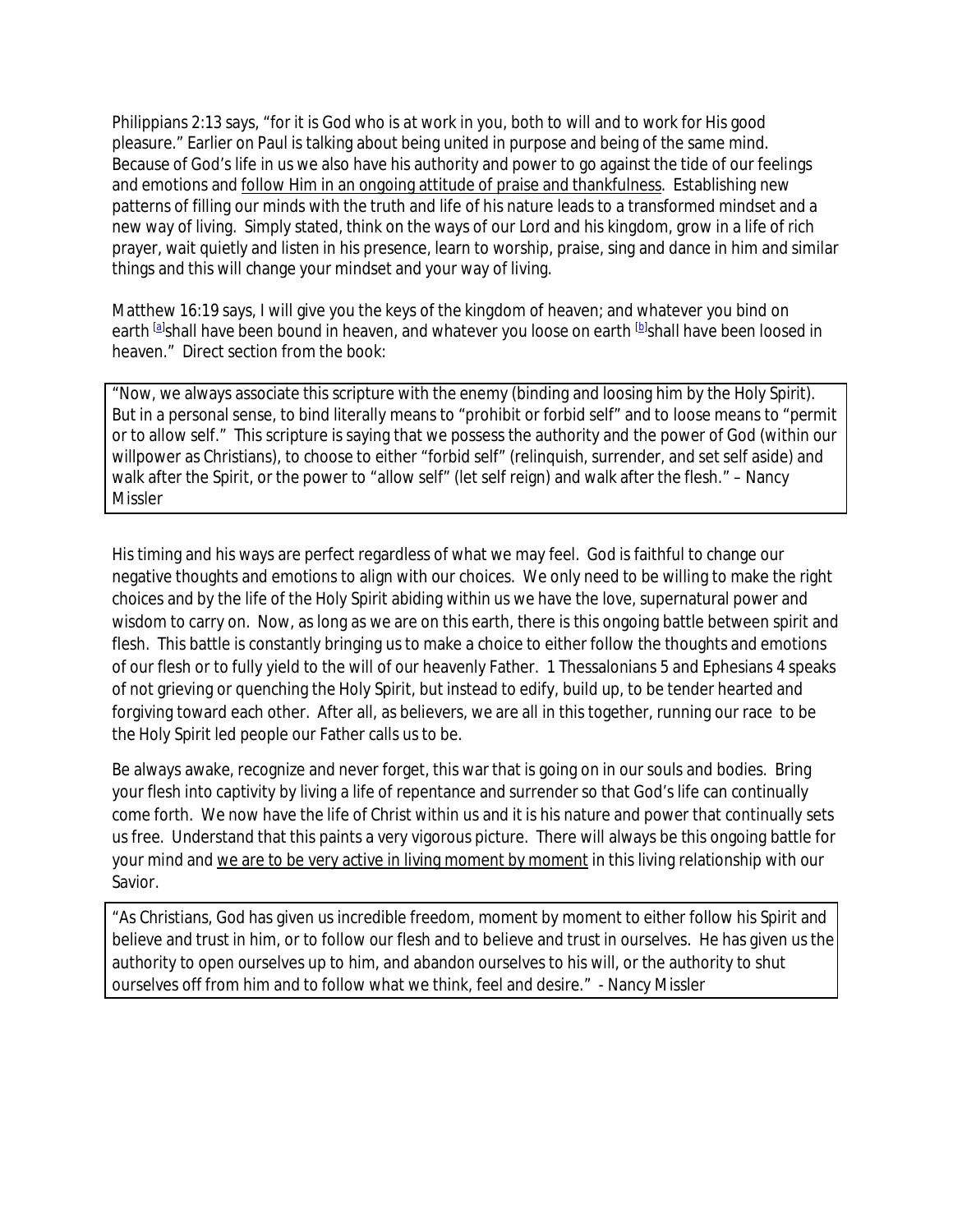#### God has 2 kinds of will:

- 1.) Thelo His instinctive emotional desires / the things he takes pleasure in
- 2.) Boule His planned purposes / the resolve of his mind

God's will is always perfect. However, what we want and desire is not always perfect.

2 kinds of human will:

- 1.) Thelema our natural & emotional desires / the things we take pleasure in
- 2.) Boulomai our disciplined willing / our choices free of any emotion. Dependence upon God's supernatural will and power abiding within us.

This is the important question to ask:

*Will we be carried away on the swelling tide of emotion consisting of our uncontrolled feelings, unhealthy thoughts and self centered desires?*

#### **OR**

*Will we make a godly choice based upon faith that goes against the tide of our emotions and self centeredness to follow what our Lord is leading us to do and to rely on him to do it?*

Making choices by faith which often go against what we are feeling emotionally is very difficult and feels "unnatural". Everytime we go with the emotional choices and do what feels natural while in that emotional state where the feelings of our flesh are pulling us a certain direction we are setting ourselves up to stay in bondage to our flesh and to the enemy.

2 Corinthians 3:17 says, "Now the Lord is the Spirit, and where the Spirit of the Lord is, *there* is liberty." Living in joy and gratitude and making choices that go against our flesh is living life full of his Spirit.

"Remember, we said that our willpower is called in the Greek, dianoia. Well, it's interesting because dia means channel and noya means mind. This is exactly what our will power is, the channel our conduit for God's Spirit to flow from our hearts out into our lives." – Nancy Missler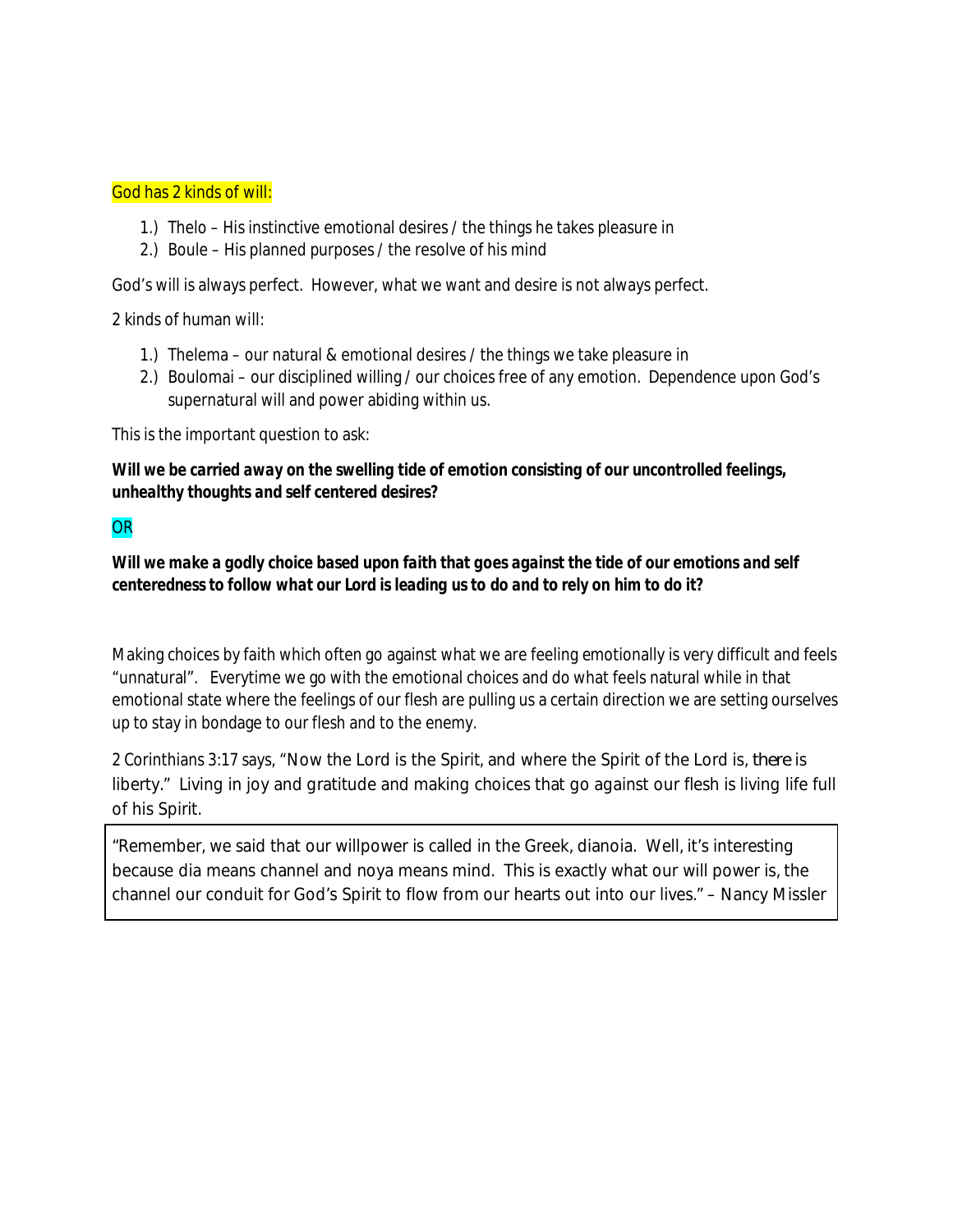So, to think and talk this out a bit, doesn't one thing need to die so that another can truly live? Possibly we can think of death as the culmination of the process in giving your whole self away through a lifetime of constant choices. In giving something away, hopefully that means what we are giving away is received by someone else and that something may be a gift that cultivates the "life garden" of the receiver and leads them further into richness of life into our Lord? That is how I long to live….that my ultimate departure from this world may be the result of a pilgrimage fully lived to this end and may it be a celebration!



John 12:24 is a beautiful illustration of what we are talking about, "Truly, truly, I say to you, unless a grain of wheat falls into the earth and dies, it remains alone; but if it dies, it bears much fruit."

How do I live like this you may ask? Isaiah 11:1-5 sheds light on this very question,

"Then a shoot will spring from the stem of Jesse, And a branch from his roots will bear fruit. **2** The Spirit of the LORD will rest on Him, The spirit of wisdom and understanding, The spirit of counsel and strength, The spirit of knowledge and the fear of the LORD. **<sup>3</sup>** And *He will delight* in the fear of the LORD, And He will not judge by what His eyes see, Nor make a decision by what His ears hear; **<sup>4</sup>** But with righteousness He will judge the poor, And decide with fairness for the afflicted of the earth; And He will strike the earth with the rod of His mouth, And with the **breath of His lips** He will slay the wicked. **<sup>5</sup>** Also righteousness will be the belt about His loins, And faithfulness the belt about His waist."

As Paul talks about in Philippians 2, we are to work out our salvation with fear and trembling. It is God who is at work in us through the ever abiding presence of the Spirit of Christ (per above) to will and to work for his good pleasure. God is our counselor and he supernaturally guides us as we daily submit and yield our flesh (emotional choices and feelings) so that his Spirit may have full reign in our lives. We yield, then we praise him for who he is no matter the result. He is able and we are to trust him in faith,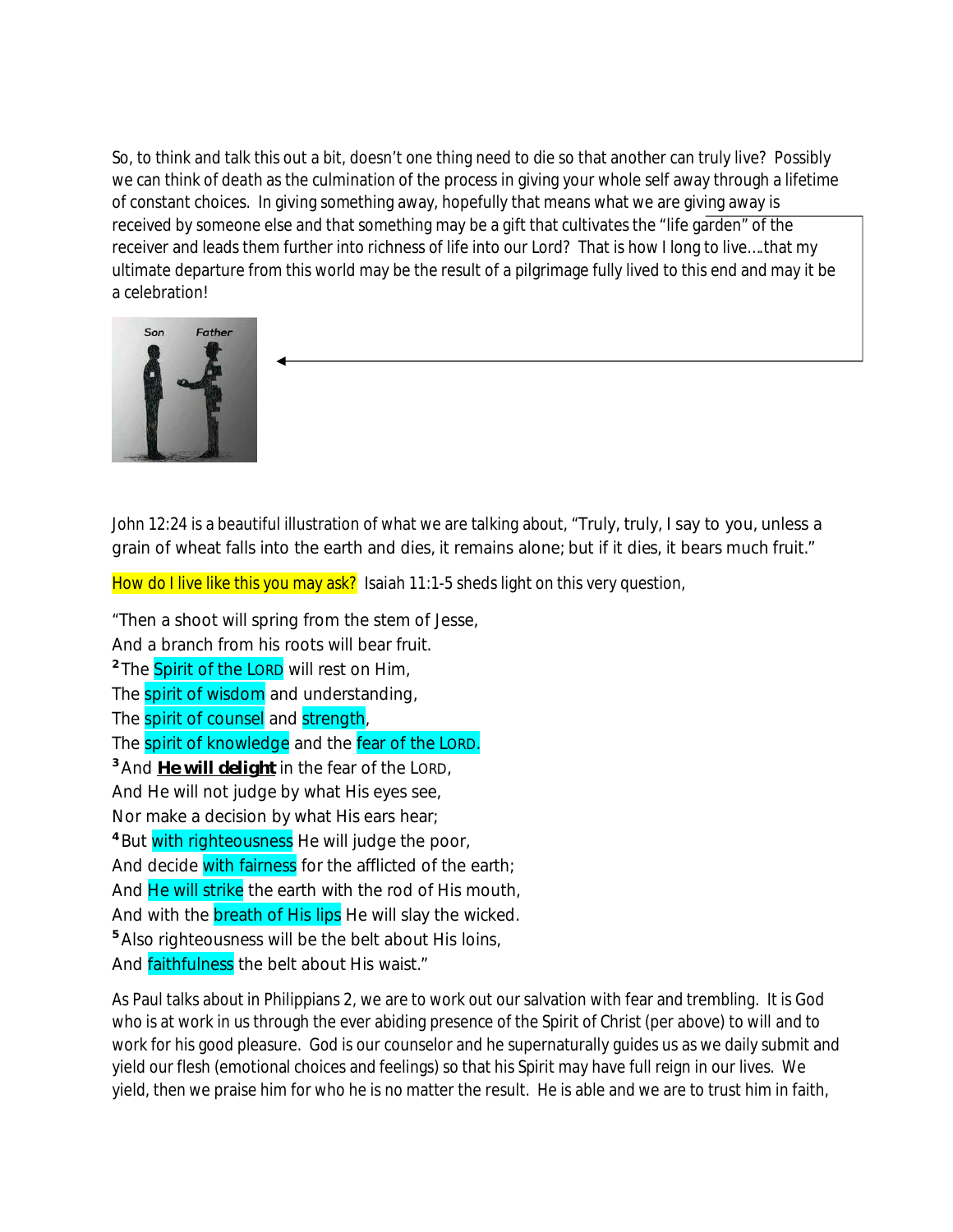the one, who loves us more than any other, who knows our every thought and will lead us right where we need to be.

Remember, don't focus on outward circumstances to the point where you become in bondage. Things in life are often on fire and it's easy to become a slave to the things of the flesh through these circumstances.

This leads us to consider Philippians 4:13, "I can do all things through Christ who strengthens me." Thomas Watson, a Puritan teacher and author in the 1600's said, "How is it that a spark of grace lives in a sea of corruption, the storms of persecution blowing – but Christ holds this spark in the hollow of His hand?....In Him dwells all fullness (Colossians 1:19). Christ is whatever the soul can desire. Christ is beauty to adorn, gold to enrich, balm to heal, bread to strengthen, wine to comfort, and salvation to crown. If we are in danger, Christ is a shield; if we are disconsolate (unhappy), He is a sun. He has enough in His wardrobe to abundantly furnish the soul."

Isn't He beautiful?! The life of Christ within us is sufficient for all we can ever want or need. Daily, I find myself yielding and submitting. My expectations, plans, abilities, talents, feelings, urges, desires, emotions, responses and all of these type of things have the potential to totally wreck my day and most importantly displace the life of Christ and His rightful and deserved place as the king upon the throne of my life. This must become an ongoing and daily practice of confessing confidence in ourselves and seeing that replaced with confidence in God. As Nancy writes, "all self reliance must be superceded by

Spirit-Control: God's Spirit of Strength in the Greek means power to rein in, mastery over self, selfcontrol, or better yet, Spirit-control. This is exactly what God's Spirit of Strength does. It reins in (or brings into captivity) our self life, so that God's life can come forth. Luke 21:19 even says, "In your patience possess (or rein in) your soul. – Nancy Missler

God's strength and His ability. In other words, it's not what we can do for God, but what God will do through us."

It's important to realize this life is not only about making choices in faith but actually walking it out. This is the hard part! We often give up, get restless, become impatient and take our lives back into our own hands. Why do we struggle to break this cycle?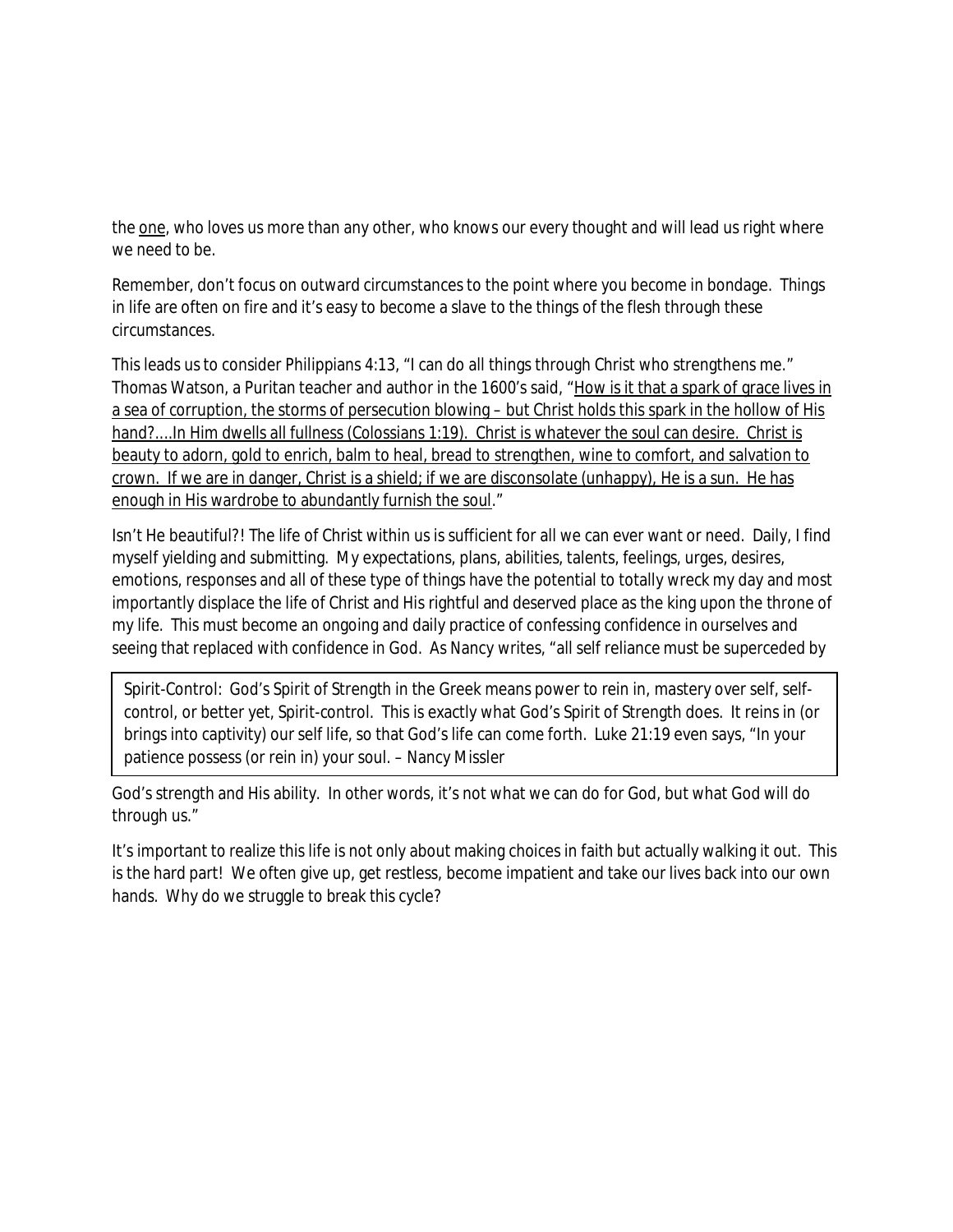Again, remember how I spoke about submitting and yielding everyday in my own life? Before I continue, let's take a look at these 2 charts



You see, the fruit of self is always trying to blossom and come forth. Nancy writes, "Consequently, it's not only important that we make the right faith choices, giving God the authority to work, but it's also important that we give Him our lives to perform those choices through."

So this means that we are to practically live out Romans 12: 1-2 which says, "Therefore I urge you, brethren, by the mercies of God, to present your bodies a living and holy sacrifice, acceptable to God, *which is* your spiritual service of worship. And do not be conformed to this world, but be transformed by the renewing of your mind, so that you may prove what the will of God is, that which is good and acceptable and perfect.

Yes, renew your mind, be set free by dying to yourself daily through submission to the Lord your King. Confess and lay down the fruit of self continually and daily so that his nature and life may flow in and through you and bring transformation.

# Do you trust God?

When someone really loves and cares for you, you trust that they have your best interest at heart, even though you don't always understand their expression of love. God asks us to do the same with him. He asks us to unconditionally trust in his love for us, no matter what we see, feel or understand to be happening. – Nancy Missler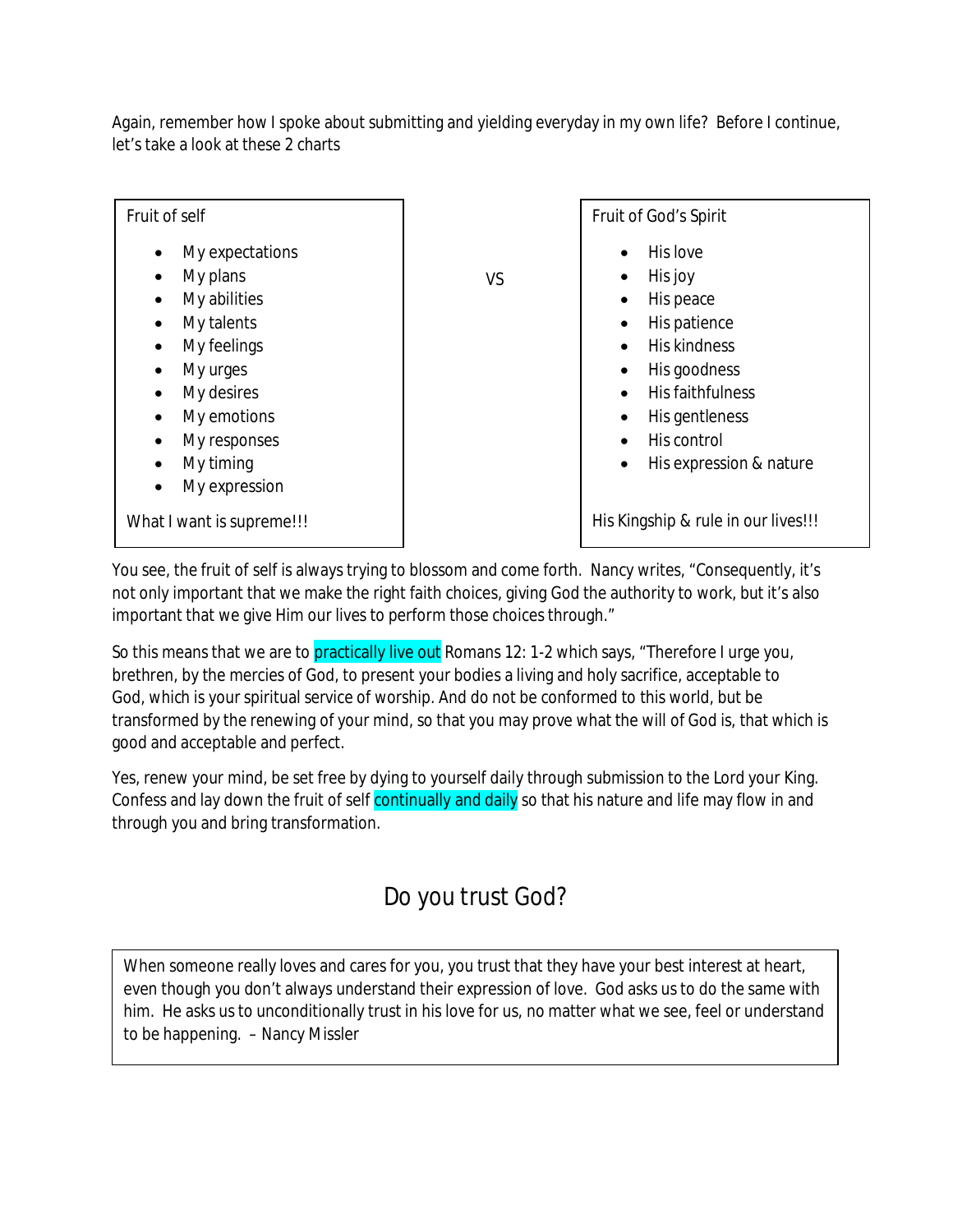Next I would like to include a few charts that Nancy included in Against the Tide. Nancy writes, "our minds are not just our thoughts, or our reason, or our intellect, but a whole conceptual process. This process begins with the spirit that resides at the core of our being and ends with the life that is produced out in our soul. This whole process is called mind, or nous, in the Greek."

Please keep this in mind as you study each chart:





"Double mindedness is what a carnal Christian fights continuously. He still has God's Spirit energizing God's new supernatural Life in his heart, but he has chosen to hang onto his own selfcentered thoughts, emotions, and desires, thereby quenching God's life in him & showing forth his own self life (the old man) instead. Double mindedness, then, is what makes us hypocrites or phonies."

#### **Double Mindedness**

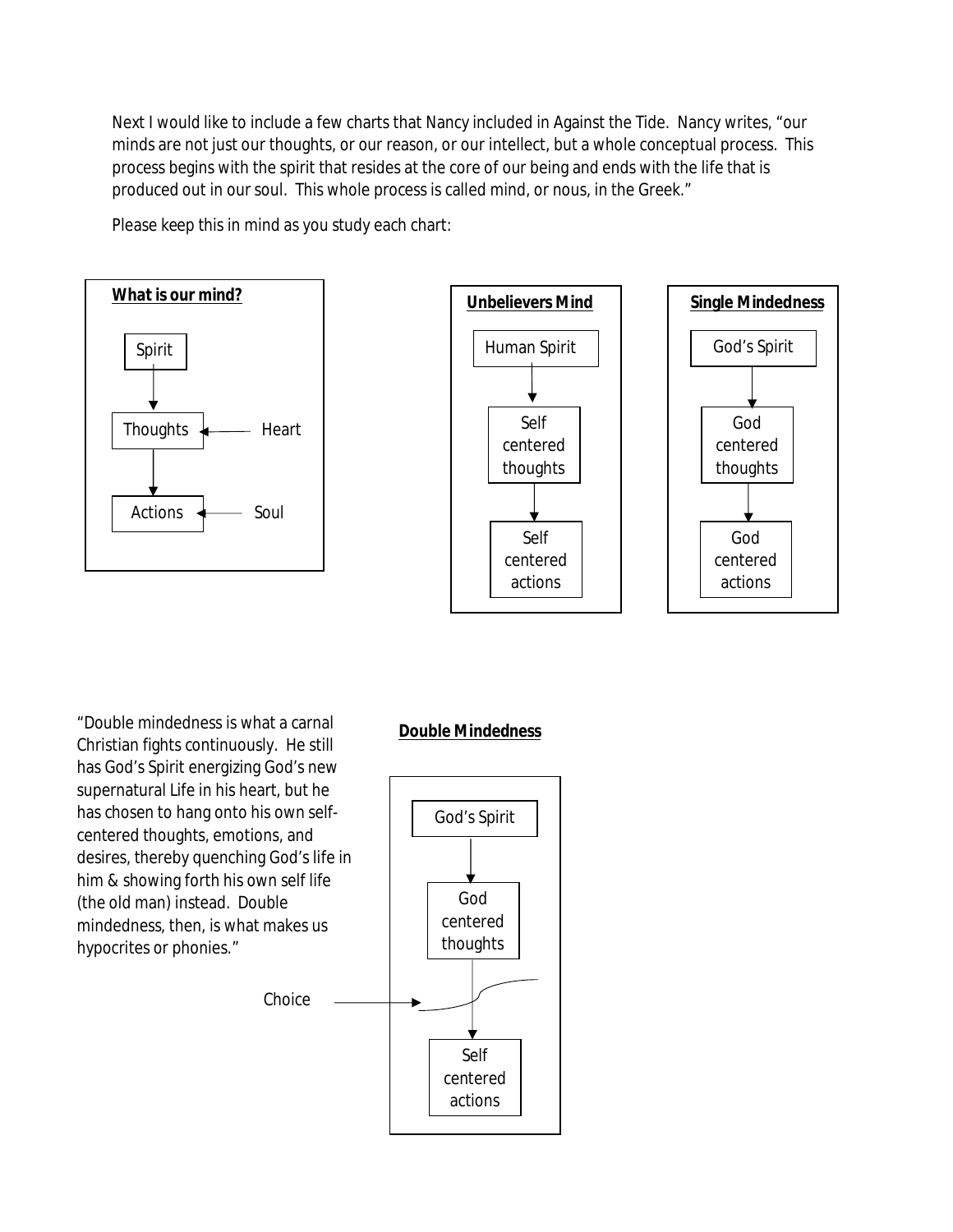

"The bottom line is that all Christians have God's love in them, but not all Christians are willing to set themselves aside to let it flow." – Nancy.

"Just like it's been a habit all our lives to make emotional choices, we must now begin to make a habit of making faith choices…..(2 Corinthians 10:5 …take captive every thought to make it obedient to Christ)….

Old habit patterns (conditioned responses) are hard to break because they are in our comfort zone. Making choices that we don't feel and that we don't want to make, is going to be foreign and unfamiliar for awhile….We mustn't expect an easy or quick transition, but, we must persevere anyway and not let the enemy dissuade us. God is faithful and He promises, **if we do our part**, He will set us free." – Nancy

What is our part? To continually lay down and surrender our feelings, expectations, plans, unforgiveness, emotions, etc…and be filled with the Spirit of God continually, everyday, holding every thought captive and be willing to make choices by faith, not by emotions.

This type of living requires us to actually think BEFORE reacting to everything in our lives. When you do react, are you reacting according to the will of God or will you be manipulated by your own flesh? Practice living in this way and it will become natural and right.

In Nancy's own words she says, "Unfortunately, there's just no room for coasting, it's a moment by moment faith walk. In fact, there is no such thing as standing still in our walk with God. We are either moving ahead or falling behind." Personally, I have found this to be true as well in my own walk.

We put a lot of weight on how we feel. Feelings are tied very closely to the actions that we take. So often we are living our lives according to what we feel, according to our opinions and desires. Saying we have the Holy Spirit within us doesn't end with that statement alone and a fuzzy feeling. There is an expectation and a practical playing out of what his life in us actually means. That is we have the authority, by the power of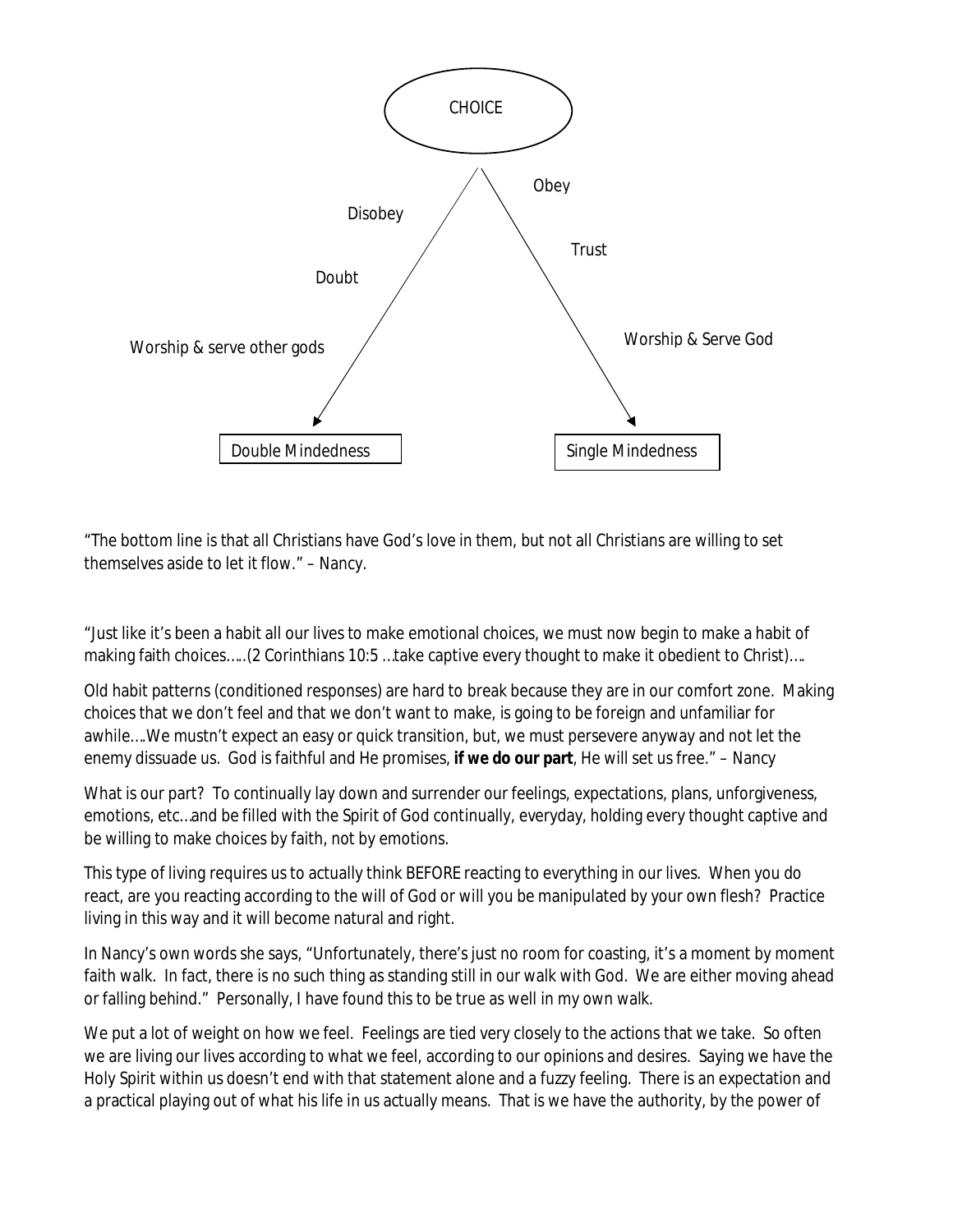God, to make choices, by faith, that go against what we think, feel and desire. God is faithful as we walk this out in an attitude of thankfulness and praise to bring our feelings into line with our choices made by faith, when we persevere.

This time in between as we wait for our feelings to align with our choices, Nancy refers to as a holding pattern. The amount of time this "healing process" takes really depends on how deep the hurt is that we have been experiencing in a certain relationship or area of life. One example she gives is like being shot with an arrow. You remove the arrow right away but it still will take time before you will "feel" the healing. This really opens up a whole new way of thinking about healing in general to me.

#### **What is sin?**

Well, we have the list of things from Galatians 5:19-21: sexual immorality, impurity and debauchery, idolatry and witchcraft, hatred, discord, jealousy, fits of rage, selfish ambition, dissensions, factions, envy, drunkenness, and orgies. Nancy also addressed these other subtle things that hide in our hearts from "The Calvary Road" written by Roy Hession: Self pity, self defensiveness, over sensitivity, criticalness, resentfulness, worry, grumbling, bossiness, self complacency, self energy, self seeking, self indulgence and self consciousness.

These things, and more like them, can cover over our hearts and serve to block God's life in and through us. While some of these things should be very obvious, I think we need to be very careful in how we move forward in determining if these type of sins are being practiced in our lives. Many of us can mistakenly over analyze and flog ourselves unnecessarily. Simply through waiting on the Lord in prayer, be led by the Holy Spirit, listen and respond with obedience with how he may be convicting you in a certain area where you may have concern. Don't get worked up and anxious but let the Father do his work in you, repent and move onward into maturity.

### **How to stop the chain reaction?**

- 1. Thoughts trigger emotions
- 2. Emotions stir up desires
- 3. Desires produce actions

This is why it's so important to hold every thought captive (2 Corinthians 10:5). I often refer to this as taking a pause. Whenever I'm in a conversation with someone where we are going to disagree the "passion meter" starts to tick upwards. It takes practice to pause and identify the thoughts that are already forming in your head (are these thoughts of God's nature or my nature?). In this process you are hopefully trying to listen as the other person is laying out their thoughts to which, unfortunately, our reckless human nature wants to pounce upon, sling out a zinger, and put to rest that you are right once and for all! There is hope. As you practice surrendering your human nature continually in your days (in the smallest of ways) the nature of God begins to swell up in your spirit. The bondage you've been wrapped up in begins to unravel and the true nature and freedom that comes from a surrendered life in God begins to form and fill you up. More and more it becomes "natural" to hold your thoughts captive while they are forming, surrender them unto obedience in Christ, in real time, which completely turns the chain reaction process, as listed above, upside down. You move forward in relationship with Godly emotions, Godly desires and Godly actions.

Consider Ephesians 4:29-32, "Let no unwholesome word proceed from your mouth, but only such *a word* as is good for edification according to the need *of the moment*, so that it will give grace to those who hear. Do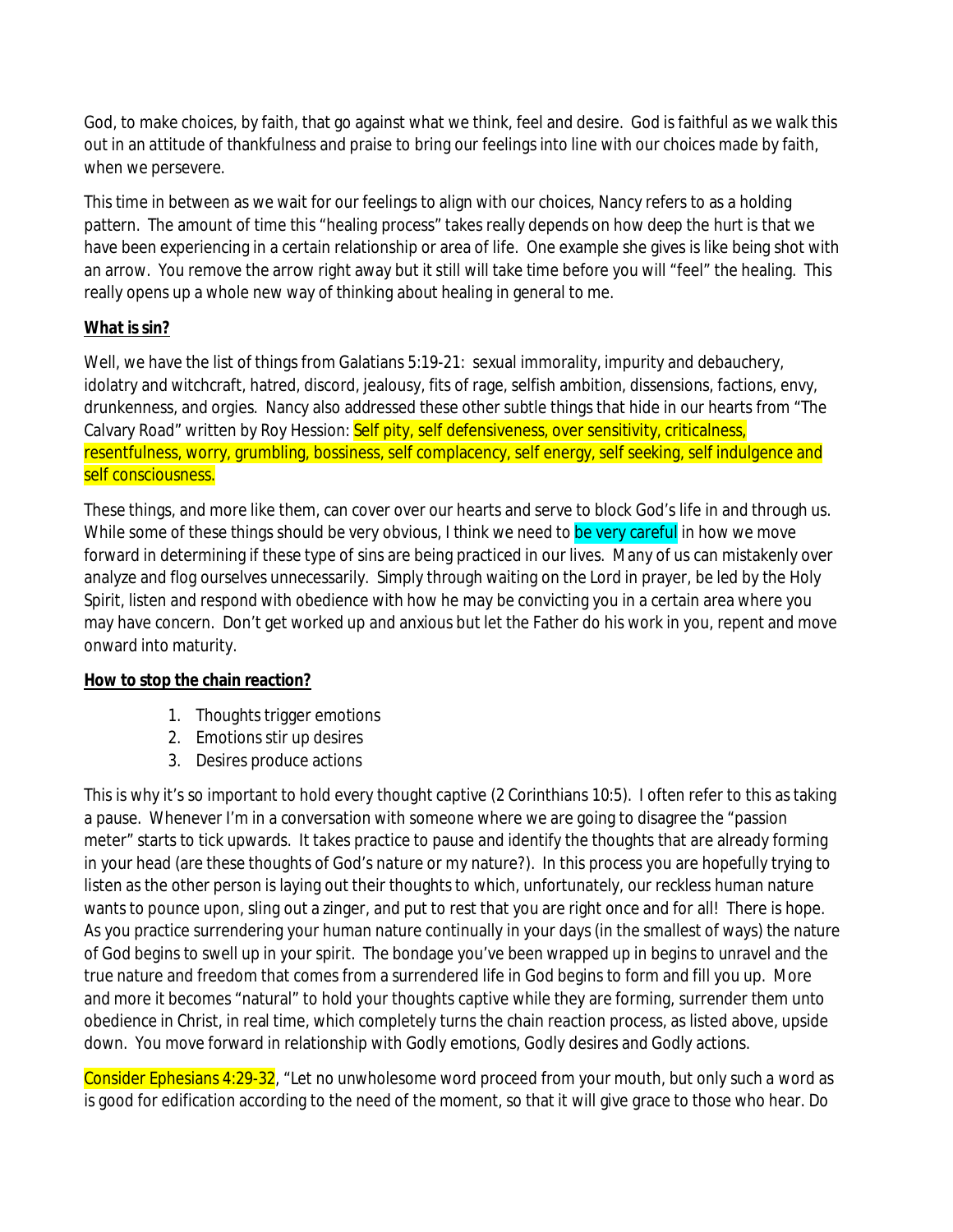not grieve the Holy Spirit of God, by whom you were sealed for the day of redemption. Let all bitterness and wrath and anger and clamor and slander be put away from you, along with all malice. Be kind to one another, tender-hearted, forgiving each other, just as God in Christ also has forgiven you.

Do you see how important it is that we grasp the truth of what is being laid out here and even more to apply it to our everyday lives in relationship with one another? Remember, what is the overall point of all this as followers of Christ? That we may grow up into maturity and through the gifts given to us by God, teach and lead others to become spiritual mothers and fathers so they may do the same.

#### **The enemies playground:**

"When we make an emotional choice, Satan (through the power of sin) not only has access to our conscious thoughts, emotions, and desires, he also has access to the things that we have pushed down and buried in the hidden recesses of our souls – all our doubts, unforgiveness, fears, roots of bitterness, insecurities and so forth. This is the enemy's playground and how he tries to continually influence our choices. It's our choices that he is after" – Nancy

#### **How do we handle negative thoughts?**

- 1. Vent them to others?
- 2. Stuff them down?
- 3. Give them to God?

I have personally tried all 3 of these choices for many years. It should be no shock that choosing, by faith, to surrender them to God is the only choice that will truly set you free. Trying to bury real feelings and thoughts doesn't work. Do you ever wonder why? They aren't dead! Those things will come back up to the surface until they are properly dealt with. They want to live on and continue to influence our future actions.

Venting negative feelings to others, with the sole purpose of complaining, will do nothing in the long run. It may make you feel better in the moment but you've done nothing of lasting effect to deal with what is living in your spirit.

Nancy touches on 4 steps to breaking free that make sense:

- 1. Recognize & acknowledge the sin and self that has just occurred. Be open and honest before God about what you're feeling.
- 2. Confess & repent of everything that the Lord has shown. This means don't rush out of step one. Spend time before God in prayer and thankfulness. Let him reveal what you need to know in his ways and his timing. Forgiveness is often a very important part. You'll know when to move forward.
- 3. Surrender to God all that he has shown. You may not feel like it but, by faith, offer prayer and praise to God. Remember, deep seated hurt often will take time for you to "feel" the healing.
- 4. Read God's word and feed his truth into your life.

It is important, and scriptural, to be clean before the Lord. That is why all the things that have been covered to this point really do matter. Walking with God so that he may do this supernatural work in us sets us up for the truth in John 4:23, "Yet a time is coming and has now come when the true worshippers will worship the Father in spirit and truth, for they are the kind of worshippers the Father seeks. At this place, we are not asking the Father for anything but are truly there, before him, to worship and adore him. It is at this place